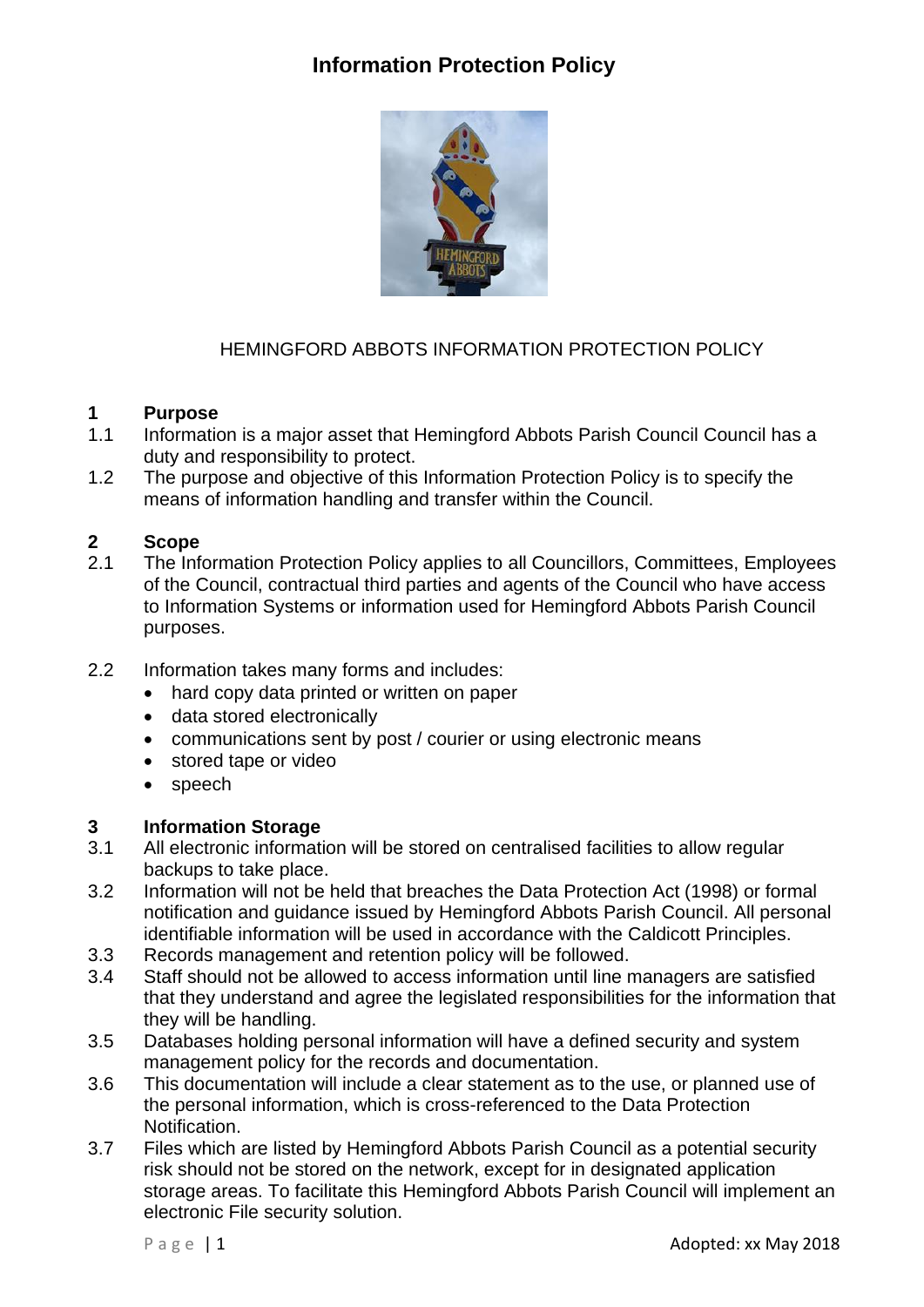## **4 Disclosure of Information - Computer and Paper Based**

- 4.1 The disclosure of personal information to other than authorised personnel is forbidden. If there is suspicion of a Member or employee treating confidential Council information in a way that could be harmful to the Council or to the data subject, then it is be reported to the Data Control Officer (Clerk) who will take appropriate action.
- 4.2 Do not remove printed information from premises without the express consent of the information owner. Consent will only be given in exceptional circumstances
- 4.3 Protectively marked, personal or sensitive documents are not to be left unattended and, when not in use, are to be locked away and accessed only by authorised persons.
- 4.4 Disposal methods for waste computer printed output and other media must be in accordance with Hemingford Abbots Parish Council disposal policy.
- 4.5 Distribution of information should be via the most secure method available.

## **5 Disclosure of Information – Telephone, Fax and E-mail**

5.1 Where this involves the exchange of sensitive information then the following procedures will be applied.

## **6 Telephone calls:**

- 6.1 Verify the identification of members before disclosing information. If in doubt, return their call using a known telephone number.
- 6.2 For external callers, verify their identity and their need to know the requested information. Telephone them back before releasing information and ask the caller to provide evidence of their identity
- 6.3 Ensure that you are authorised to disclose the information requested.
- 6.4 Ensure that the person is entitled to be given this information.
- 6.5 Ensure that the information you give is accurate and factual.

## **7 Fax transmissions:**

7.1 Fax should not be used to transmit personal or sensitive information.

## **8 Disclosure of information by email:**

- 8.1 Personal or sensitive information is at risk if sent outside of the Council's network.
- 8.2 If an e-mail is sent to an address that is not a Council domain address the email will be delivered through the public network and the message may be left at several locations on its journey and could be deliberately intercepted.
- 8.3 Email should not be used for sending personal or sensitive information unless technical measures are in place to keep the message secure.
- 8.5 The sender should be satisfied of the identity of the recipient, if in doubt the email should not be sent and alternative methods should be used.
- 8.6 No identifiable personal information should be included when sending on emails.
- 8.7 The recipient of Hemingford Abbots Parish Council emails are prohibited from being forwarded, copied or blind copied to any third party within or outside of the Council.
- 8.8 Any Councillor email contact with a member of the public shall be directed to the Councils Office for the attention of the Parish Clerk.